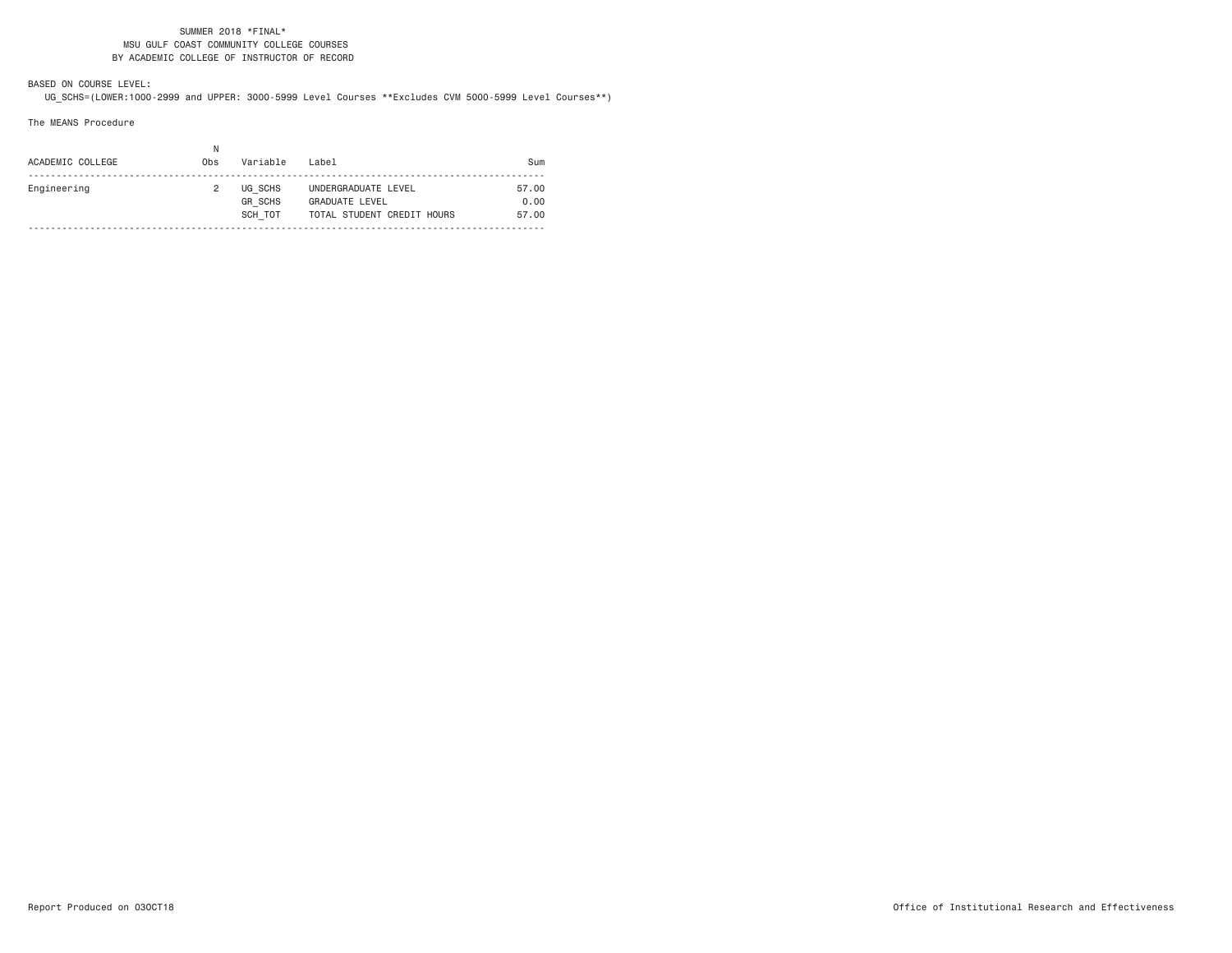### SUMMER 2018 \*FINAL\* MSU GULF COAST COMMUNITY COLLEGE COURSESBY ACADEMIC COLLEGE OF INSTRUCTOR OF RECORD

## BASED ON COURSE LEVEL:

 UG\_SCHS=(LOWER:1000-2999 and UPPER: 3000-5999 Level Courses \*\*Excludes CVM 5000-5999 Level Courses\*\*) GR\_SCHS=(GRAD\_1: 6000-7999 Level Courses and GRAD\_2: 8000-9999 Level Courses)

ACADEMIC COLLEGE=Engineering

| ACADEMIC DEPARTMENT    | UNDERGRADUATE<br>LEVEL | GRADUATE<br>LEVEL | TOTAL |
|------------------------|------------------------|-------------------|-------|
| Mechanical Engineering | 57.00                  | 0.00              | 57.00 |
|                        | 57.00                  | 0.00              | 57.00 |
|                        |                        |                   |       |